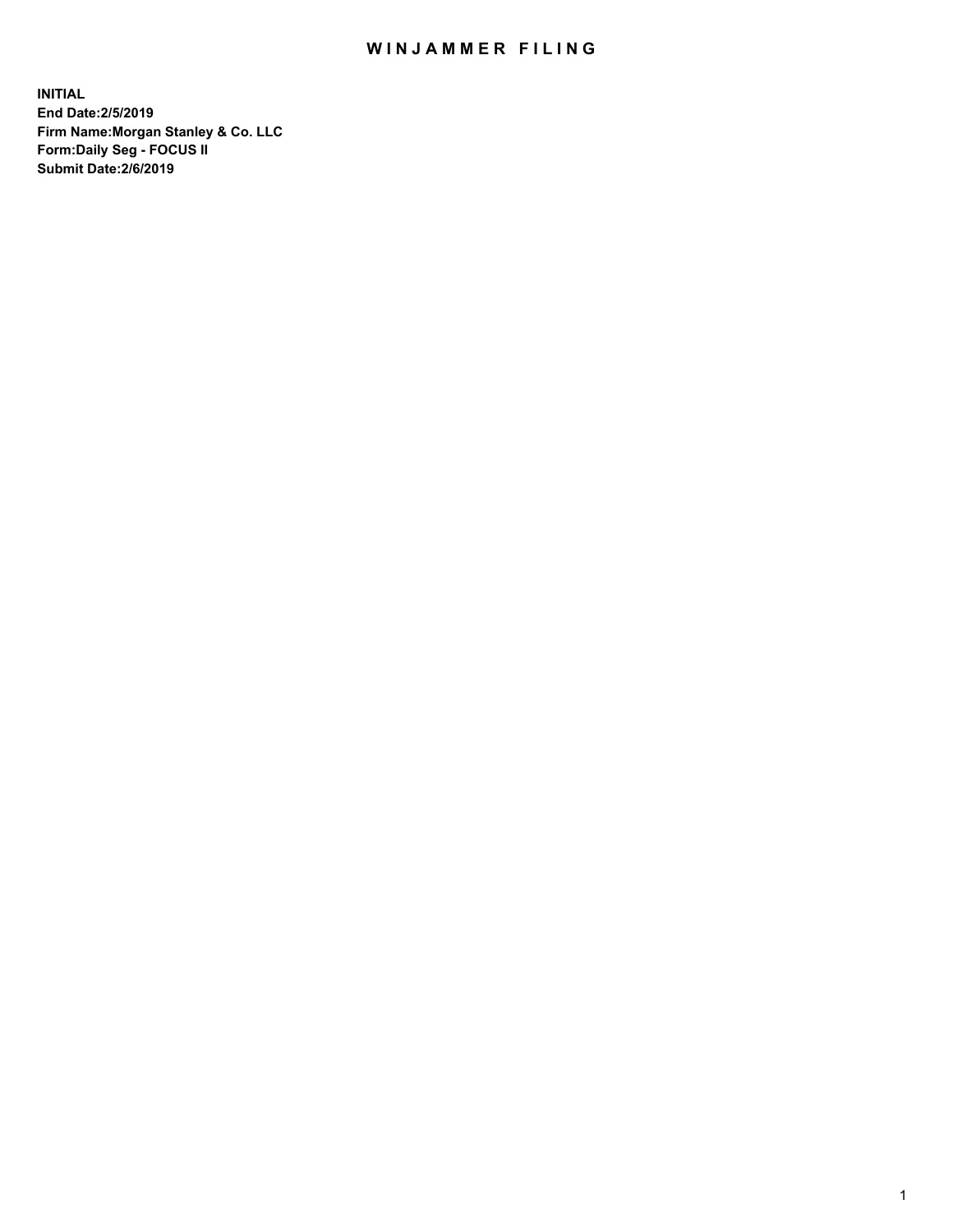**INITIAL End Date:2/5/2019 Firm Name:Morgan Stanley & Co. LLC Form:Daily Seg - FOCUS II Submit Date:2/6/2019 Daily Segregation - Cover Page**

| Name of Company                                                                                                                                                                                                                                                                                                                | Morgan Stanley & Co. LLC                                    |
|--------------------------------------------------------------------------------------------------------------------------------------------------------------------------------------------------------------------------------------------------------------------------------------------------------------------------------|-------------------------------------------------------------|
| <b>Contact Name</b>                                                                                                                                                                                                                                                                                                            | <b>Ikram Shah</b>                                           |
| <b>Contact Phone Number</b>                                                                                                                                                                                                                                                                                                    | 212-276-0963                                                |
| <b>Contact Email Address</b>                                                                                                                                                                                                                                                                                                   | lkram.shah@morganstanley.com                                |
| FCM's Customer Segregated Funds Residual Interest Target (choose one):<br>a. Minimum dollar amount: ; or<br>b. Minimum percentage of customer segregated funds required:% ; or<br>c. Dollar amount range between: and; or<br>d. Percentage range of customer segregated funds required between: % and %.                       | 235,000,000<br><u>0</u><br><u>00</u><br>00                  |
| FCM's Customer Secured Amount Funds Residual Interest Target (choose one):<br>a. Minimum dollar amount: ; or<br>b. Minimum percentage of customer secured funds required:%; or<br>c. Dollar amount range between: and; or<br>d. Percentage range of customer secured funds required between:% and%.                            | 140,000,000<br><u>0</u><br>0 <sub>0</sub><br>0 <sub>0</sub> |
| FCM's Cleared Swaps Customer Collateral Residual Interest Target (choose one):<br>a. Minimum dollar amount: ; or<br>b. Minimum percentage of cleared swaps customer collateral required:% ; or<br>c. Dollar amount range between: and; or<br>d. Percentage range of cleared swaps customer collateral required between:% and%. | 92,000,000<br><u>0</u><br>0 Q<br>0 <sub>0</sub>             |

Attach supporting documents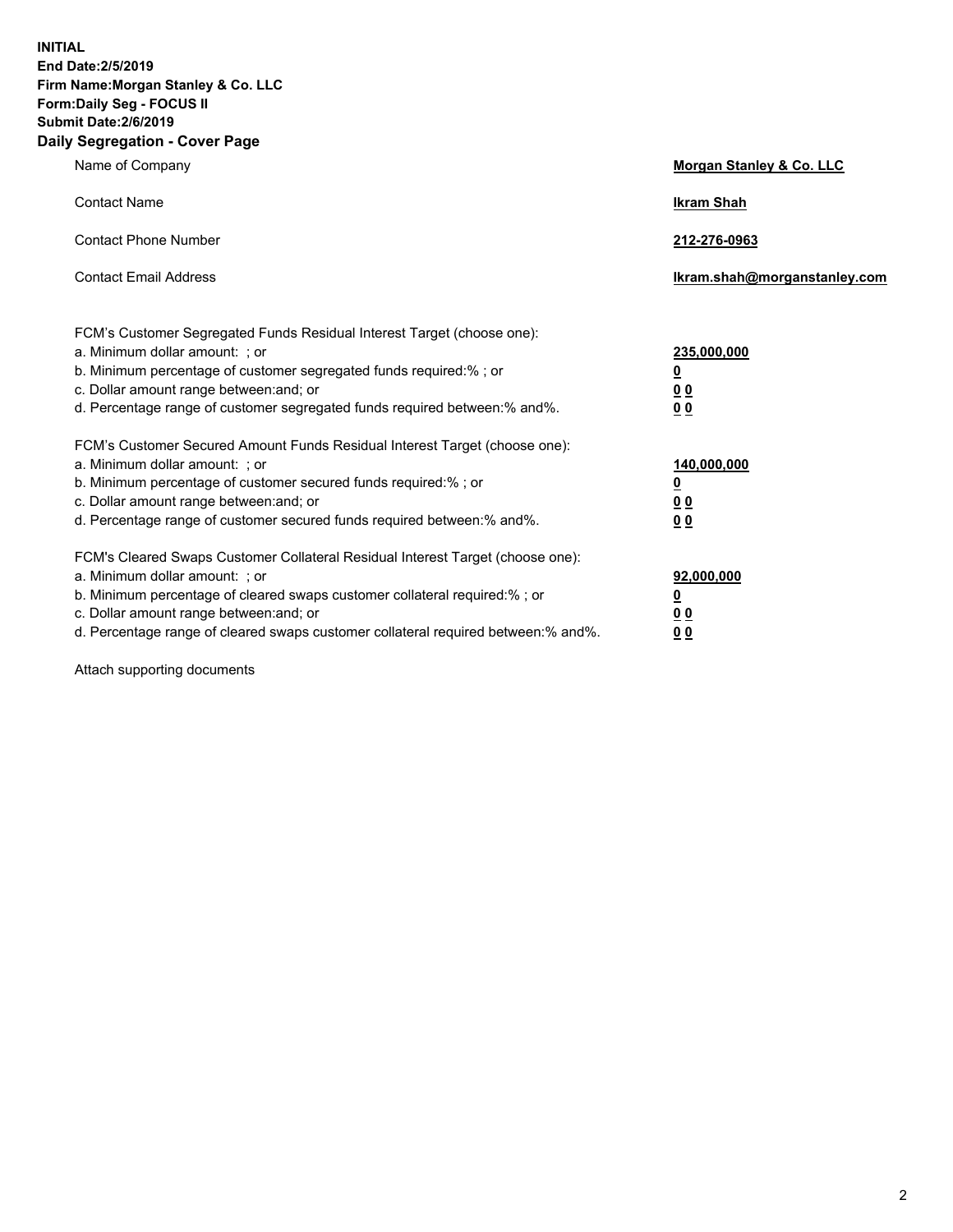## **INITIAL End Date:2/5/2019 Firm Name:Morgan Stanley & Co. LLC Form:Daily Seg - FOCUS II Submit Date:2/6/2019 Daily Segregation - Secured Amounts** Foreign Futures and Foreign Options Secured Amounts Amount required to be set aside pursuant to law, rule or regulation of a foreign government or a rule of a self-regulatory organization authorized thereunder 1. Net ledger balance - Foreign Futures and Foreign Option Trading - All Customers A. Cash **3,163,953,033** [7315] B. Securities (at market) **2,107,553,777** [7317] 2. Net unrealized profit (loss) in open futures contracts traded on a foreign board of trade **74,427,199** [7325] 3. Exchange traded options a. Market value of open option contracts purchased on a foreign board of trade **8,363,653** [7335] b. Market value of open contracts granted (sold) on a foreign board of trade **-7,823,956** [7337] 4. Net equity (deficit) (add lines 1. 2. and 3.) **5,346,473,706** [7345] 5. Account liquidating to a deficit and account with a debit balances - gross amount **56,170,903** [7351] Less: amount offset by customer owned securities **-55,510,604** [7352] **660,299** [7354] 6. Amount required to be set aside as the secured amount - Net Liquidating Equity Method (add lines 4 and 5) 7. Greater of amount required to be set aside pursuant to foreign jurisdiction (above) or line 6. FUNDS DEPOSITED IN SEPARATE REGULATION 30.7 ACCOUNTS 1. Cash in banks A. Banks located in the United States **343,551,143** [7500] B. Other banks qualified under Regulation 30.7 **1,031,651,287** [7520] **1,375,202,430** 2. Securities A. In safekeeping with banks located in the United States **142,374,137** [7540] B. In safekeeping with other banks qualified under Regulation 30.7 **0** [7560] **142,374,137** [7570] 3. Equities with registered futures commission merchants A. Cash **6,259,661** [7580] B. Securities **0** [7590] C. Unrealized gain (loss) on open futures contracts **1,520,650** [7600] D. Value of long option contracts **0** [7610] E. Value of short option contracts **0** [7615] **7,780,311** [7620] 4. Amounts held by clearing organizations of foreign boards of trade A. Cash **0** [7640] B. Securities **0** [7650] C. Amount due to (from) clearing organization - daily variation **0** [7660] D. Value of long option contracts **0** [7670]

- E. Value of short option contracts **0** [7675] **0** [7680]
- 5. Amounts held by members of foreign boards of trade
	-
	-
	- C. Unrealized gain (loss) on open futures contracts **72,906,549** [7720]
	- D. Value of long option contracts **8,363,653** [7730]
	- E. Value of short option contracts **-7,823,956** [7735] **4,014,830,088**
- 6. Amounts with other depositories designated by a foreign board of trade **0** [7760]
- 7. Segregated funds on hand **0** [7765]
- 8. Total funds in separate section 30.7 accounts **5,540,186,966** [7770]
- 9. Excess (deficiency) Set Aside for Secured Amount (subtract line 7 Secured Statement Page 1 from Line 8)
- 10. Management Target Amount for Excess funds in separate section 30.7 accounts **140,000,000** [7780]
- 11. Excess (deficiency) funds in separate 30.7 accounts over (under) Management Target **53,052,961** [7785]

**0** [7305]

**5,347,134,005** [7355]

## **5,347,134,005** [7360]

[7530]

 A. Cash **1,976,204,202** [7700] B. Securities **1,965,179,640** [7710] [7740] **193,052,961** [7380]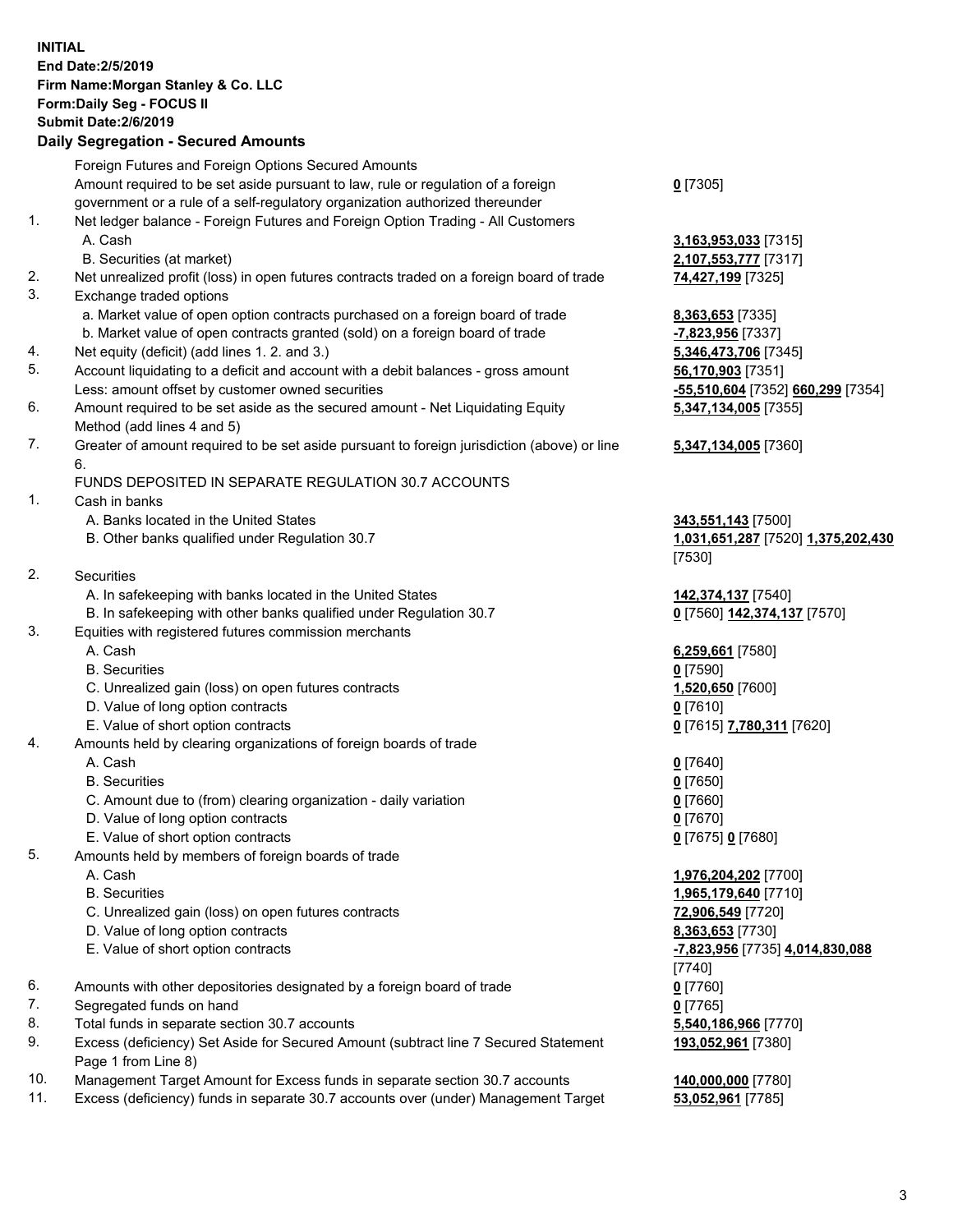**INITIAL End Date:2/5/2019 Firm Name:Morgan Stanley & Co. LLC Form:Daily Seg - FOCUS II Submit Date:2/6/2019 Daily Segregation - Segregation Statement** SEGREGATION REQUIREMENTS(Section 4d(2) of the CEAct) 1. Net ledger balance A. Cash **6,678,431,402** [7010] B. Securities (at market) **6,386,290,009** [7020] 2. Net unrealized profit (loss) in open futures contracts traded on a contract market **3,937,484,909** [7030] 3. Exchange traded options A. Add market value of open option contracts purchased on a contract market **252,058,610** [7032] B. Deduct market value of open option contracts granted (sold) on a contract market **-260,461,345** [7033] 4. Net equity (deficit) (add lines 1, 2 and 3) **16,993,803,585** [7040] 5. Accounts liquidating to a deficit and accounts with debit balances - gross amount **202,706,967** [7045] Less: amount offset by customer securities **-201,596,112** [7047] **1,110,855** [7050] 6. Amount required to be segregated (add lines 4 and 5) **16,994,914,440** [7060] FUNDS IN SEGREGATED ACCOUNTS 7. Deposited in segregated funds bank accounts A. Cash **4,452,546,070** [7070] B. Securities representing investments of customers' funds (at market) **0** [7080] C. Securities held for particular customers or option customers in lieu of cash (at market) **630,776,810** [7090] 8. Margins on deposit with derivatives clearing organizations of contract markets A. Cash **6,349,965,261** [7100] B. Securities representing investments of customers' funds (at market) **0** [7110] C. Securities held for particular customers or option customers in lieu of cash (at market) **5,755,513,199** [7120] 9. Net settlement from (to) derivatives clearing organizations of contract markets **82,366,861** [7130] 10. Exchange traded options A. Value of open long option contracts **252,058,610** [7132] B. Value of open short option contracts **-260,461,345** [7133] 11. Net equities with other FCMs A. Net liquidating equity **7,919,918** [7140] B. Securities representing investments of customers' funds (at market) **0** [7160] C. Securities held for particular customers or option customers in lieu of cash (at market) **0** [7170] 12. Segregated funds on hand **0** [7150] 13. Total amount in segregation (add lines 7 through 12) **17,270,685,384** [7180] 14. Excess (deficiency) funds in segregation (subtract line 6 from line 13) **275,770,944** [7190]

- 15. Management Target Amount for Excess funds in segregation **235,000,000** [7194]
- 16. Excess (deficiency) funds in segregation over (under) Management Target Amount Excess

**40,770,944** [7198]